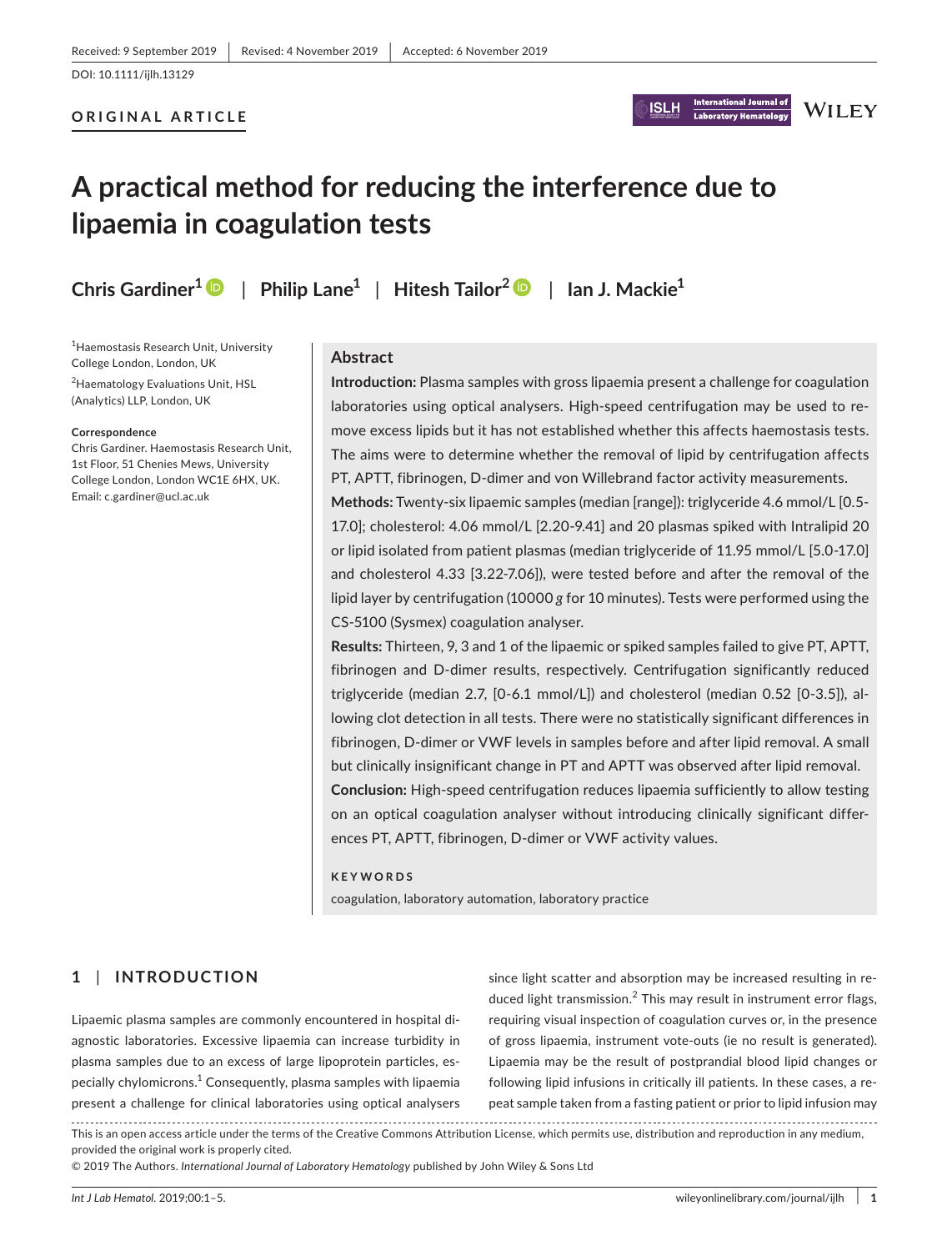**2 |**  GARDINER et al.

eliminate the problem, $3$  but this leads to delay in obtaining results, which could delay diagnosis or treatment. However, if the lipaemia is due to a medical/metabolic condition (eg familial hypertriglyceridaemia, diabetes mellitus, renal and liver disease), repeat testing will not eliminate the problem. In these cases, the only alternative is retesting with a mechanical coagulometer or manual tube tilt-tube method in a water bath. However, many clinical laboratories do not have the facilities to do this.

Several methods have been proposed to reduce optical interference due to lipaemia, including ultracentrifugation (>60 000 *g*); high-speed centrifugation (8000-20 000 *g*); and lipid extraction using organic solvents or lipid-clearing agents. The Clinical and Laboratory Standards Institute (CLSI)<sup>4</sup> states that "ultracentrifugation has been suggested in some circumstances; however, although there is anecdotal evidence to suggest that this is widely used in haemostasis laboratories, there are no published studies." Ultracentrifugation is unavailable to most clinical laboratories, and furthermore, it may result in the loss of high molecular weight analytes such as fibrinogen, the FVIII/von Willebrand factor complex and D-dimer.<sup>2</sup> Dimeski et al<sup>5</sup> compared the effect of high-speed centrifugation of lipaemic serum samples at 20 000 *g* and ultracentrifugation on biochemistry results. Although ultracentrifugation removed much more triglyceride and cholesterol than high-speed centrifugation, the latter removed enough of the large lipoproteins to allow testing without optical interference. Furthermore, high-speed centrifugation produced results closer to those obtained in the original uncentrifuged plasma.

We propose a simple high-speed centrifugation method to reduce the level of lipaemia to a level which allows testing on an optical analyser without substantially altering the test results in a range of haemostasis parameters.

#### **2** | **METHODS**

#### **2.1** | **Samples**

Blood samples were collected into 0.109 M sodium citrate (Vacutainer®, Becton Dickinson), and plasma was prepared by centrifugation at 2000 *g* for 15 minutes.

Twenty-six plasma samples (hereafter referred to as "lipaemic samples") with a median triglyceride concentration of 4.6 mmol/L (range 0.5-12.5) and median cholesterol concentration of 4.06 mmol/L (range 2.20-9.41) were obtained from residual, anonymized samples collected after all diagnostic testing had been completed, in compliance with local ethical committee rules and the Human Tissue Act.

Twenty plasmas from normal volunteers were spiked with exogenous lipoproteins (hereafter referred to as "spiked samples"): ten with 5  $\mu$ L/mL Intralipid 20 (Sigma-Aldrich) and ten with lipid isolated from lipaemic patient plasmas, to give a median triglyceride concentration of 11.95 mmol/L (range 5.0-17.0) and median cholesterol concentration of 4.33 (3.22-7.06). Informed consent was obtained from normal donors (approved by the UCL Research Ethics Committee: Project ID Number: 7029/001).

#### **2.2** | **Reagents**

Tests were performed using the following reagents (All Siemens Healthcare) on a Sysmex CS-5100 coagulation analyser (Sysmex Corp):

Prothrombin time (PT)—Dade® Innovin® PT Reagent.

Activated partial thromboplastin time (APTT)—Dade® Actin® FS Activated PTT Reagent.

Clauss Fibrinogen (Fib)—Dade® Thrombin Reagent and Owren's Veronal Buffer.

D-dimer—INNOVANCE® D-Dimer.

Von Willebrand activity (VWF Ac)—INNOVANCE® VWF Ac.

Von Willebrand ristocetin cofactor (VWF:RCo)—BC von Willebrand Reagent.

The manufacturer states on their application sheets that there is no interference in the above tests up to these stated triglyceride levels (mmol/L): PT 2.28, APTT 2.29, Fib 3.26, D-dimer 3.39, VWF Ac 10.04 and VWF:RCo 6.77. No interference values for cholesterol are stated in their literature.

Cholesterol and triglycerides were measured using Chol2 and triglyceride reagents using a cobas C111 analyser (Roche Diagnostics).

#### **2.3** | **Lipid reduction method**

Plasma was aliquoted into a 1.8-mL conical microcentrifuge tube and centrifuged at room temperature at 10 000 *g* for 10 minutes in an Eppendorf® Microcentrifuge 5415 (Thermo Fisher Scientific). The plasma was then carefully transferred into a clean tube using a plastic pipette, leaving the lipid fraction adhering to the microcentrifuge tube. For spiking experiments, the lipid fractions were pooled and washed in sterile isotonic saline, to remove residual plasma. Due to a limited reportable range and sample volume constraints, VWF:RCo testing was only performed on 12 spiked samples.

#### **2.4** | **Haemostasis testing**

An aliquot of each lipaemic sample and the corresponding lipid depleted plasma were tested in the same run. In the spiking experiments, an aliquot of the unspiked plasma, an aliquot of spiked plasma and an aliquot of lipid depleted plasma were tested in the same run.

#### **2.5** | **Statistical analysis**

Statistical analysis was performed using GraphPad Prism v8. Nonparametric tests were used throughout.

### **3** | **RESULTS**

The removal of the lipid fraction from lipaemia samples significantly reduced the concentration of triglyceride (median reduction 1.1,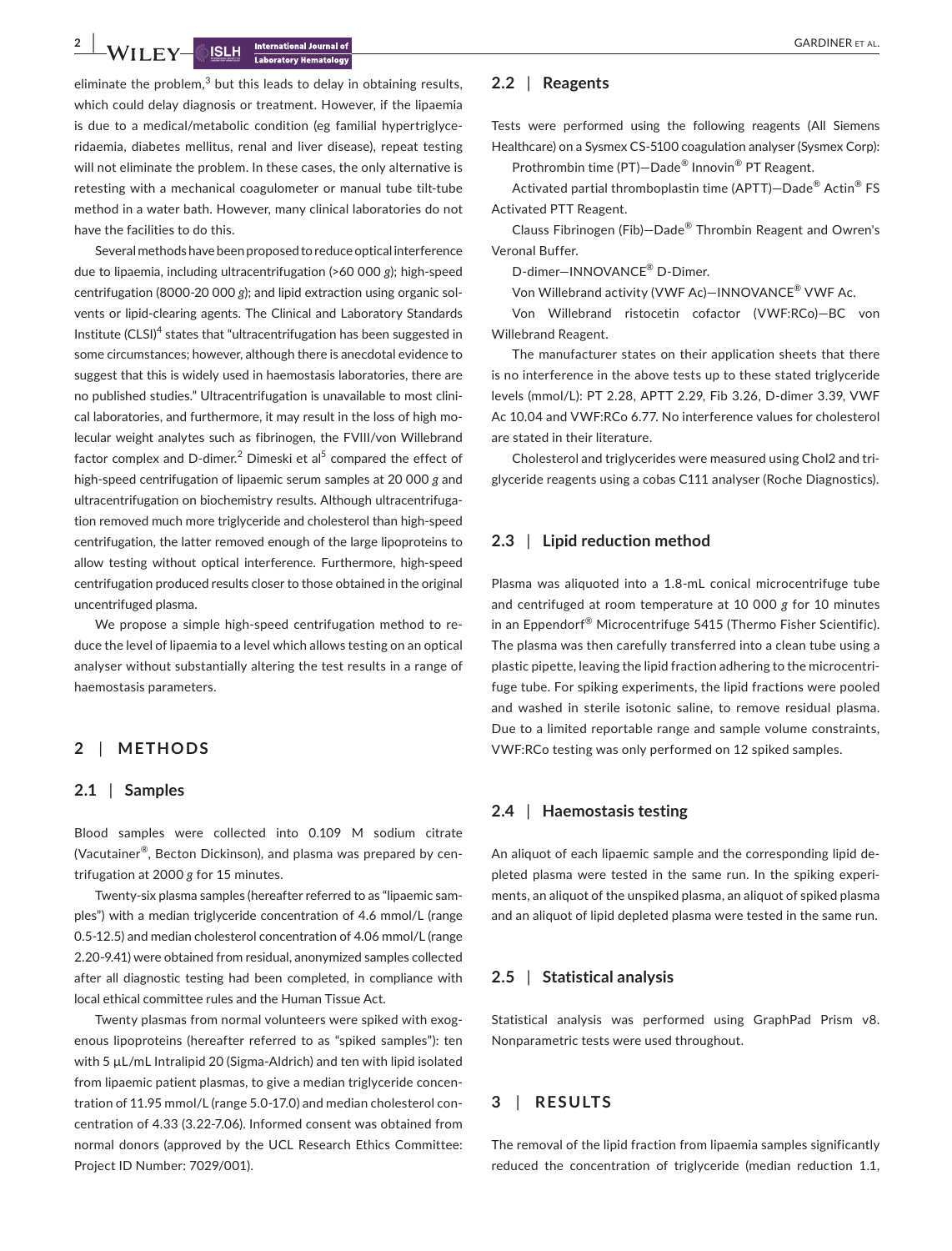**FIGURE 1** The effect of lipid depletion on plasma triglyceride and cholesterol concentration. A, Triglyceride in native plasma, postspiking and postlipid depletion. B, Cholesterol in native plasma, postspiking and postlipid depletion. C, Triglyceride in lipaemic samples preand postlipid depletion. D, Cholesterol in lipaemic samples pre- and postlipid depletion



[0-3.4 mmol/L] *P* < .0001) and cholesterol (median 0.29 mmol/L [0- 3.5] *P* < .0001) (Figure 1A-B). When the lipid fraction was removed from the spiked samples, a similar reduction in triglyceride (median reduction 4.1 mmol/L [range 0.0-3.4] *P* < .0001) and cholesterol (median reduction 0.48 mmol/L [range 0.0-1.59) concentration was observed. However, the triglyceride and cholesterol concentrations postlipid removal remained significantly higher than the prespike sample (Figure 1C-D).

Prothrombin time results were not produced on four lipaemic samples and nine spiked samples due to low light transmission, that is turbidity. APTT vote-outs were seen in two lipaemic and seven spiked samples, while one lipaemic sample and two spiked plasmas did not produce a fibrinogen result and one lipaemic sample failed to produce a D-dimer result. The median triglyceride concentration in samples failing to produce results for one or more tests was 10.6 mmol/L (range 5.0-17.0), and median cholesterol for these samples was 5.30 mmol/L (range 2.20- 8.00). All plasmas gave results for all assays after high-speed centrifugation.

For the statistical analysis (Table 1), the results of prespin lipaemic samples and prespiked plasmas were combined into a single group and compared with the results of postlipid depletion plasmas. Results for lipaemic samples which did not produce results before centrifugation were excluded from the analysis for the test that was affected. No significant differences in fibrinogen, D-dimer, VWF Ac or VWF:RCo were observed. PT and APTT results were slightly shorter but, although the differences were statistically significant, they were too small to be of clinical significance (Table 1). Excellent correlation was observed for all tests (Figure 2).

## **4** | **DISCUSSION**

Excessive lipaemia can present a challenge to diagnostic haemostasis laboratories using photo-optical coagulometers due to excessive turbidity. Current options available to the laboratory are retesting with a mechanical clot detection method or the removal of excess

**TABLE 1** Median results for plasmas prior to and after lipid reduction by highspeed centrifugation. Only those results with both pre- and postlipid reduction values were included in the analysis

| <b>Test</b>           | Samples with<br>results | Prespin/spike | Postspin | Wilcoxon signed<br>rank test |
|-----------------------|-------------------------|---------------|----------|------------------------------|
| PT(s)                 | 42                      | 11.35         | 11.2     | $P = 0.02$                   |
| APTT (s)              | 44                      | 33.02         | 32.17    | $P = 0.02$                   |
| Fibrinogen $(g/L)$    | 45                      | 3.42          | 3.42     | <b>NS</b>                    |
| D-dimer mg/mL FEU     | 45                      | 0.435         | 0.46     | <b>NS</b>                    |
| VWF Ac (IU/dL)        | 46                      | 222.9         | 224      | <b>NS</b>                    |
| VWF:RCo (IU/dL)       | 9                       | 135.3         | 151.5    | <b>NS</b>                    |
| Triglyceride (mmol/L) | 46                      | 6.6           | 3.9      | P < 0.001                    |
| Cholesterol (mmolL)   | 46                      | 4.18          | 3.66     | P < 0.001                    |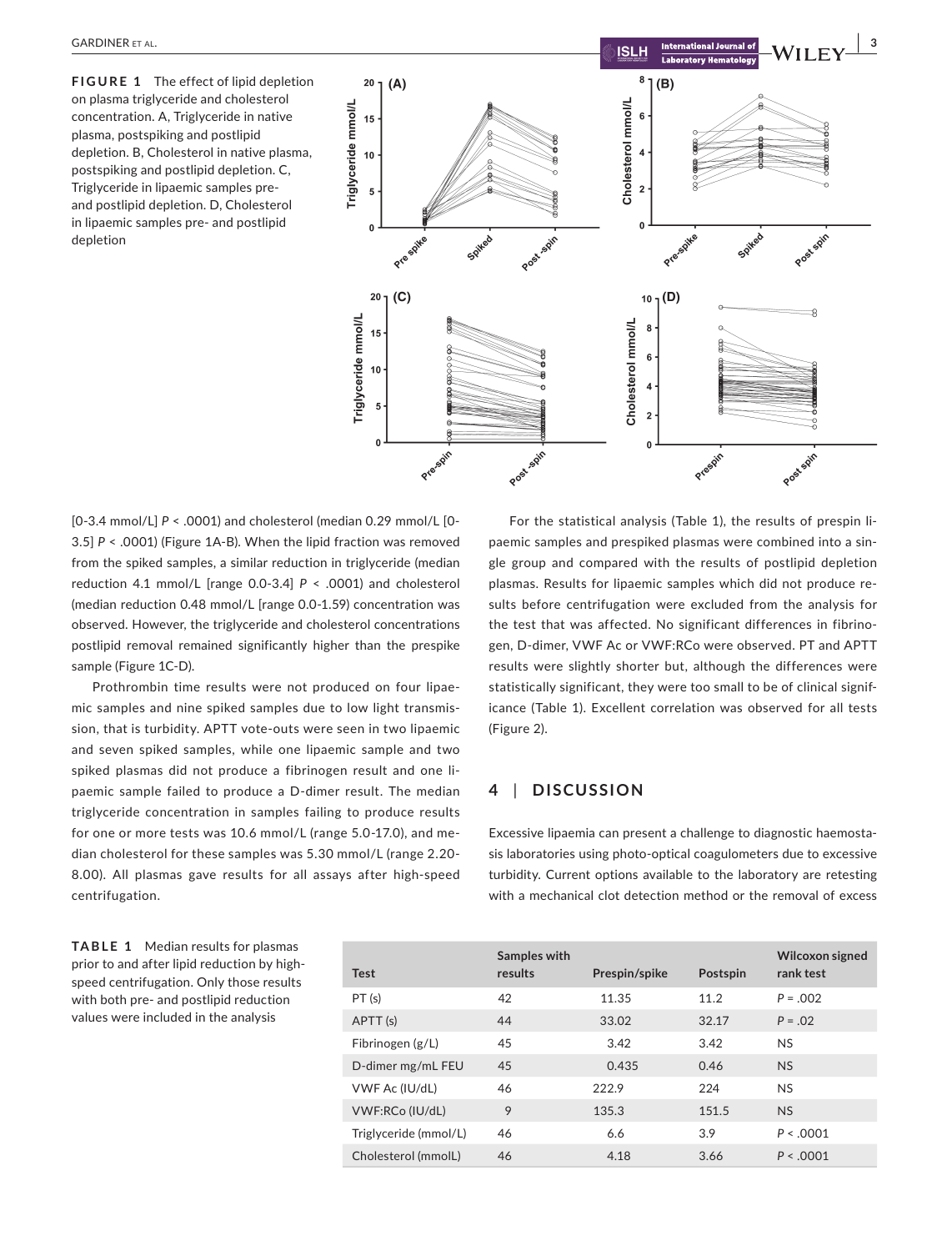

**FIGURE 2** The effect of lipid depletion on haemostasis assays (lipaemic samples o, spiked samples x)

lipoproteins by ultracentrifugation. However, there are no published data to support the use of ultracentrifugation for haemostasis and it is not available to most diagnostic laboratories. The only study to use an organic solvent (n-hexane) for haemostasis samples found significant changes in both PT and APTT.<sup>6</sup>

We have investigated the use of high-speed centrifugation to reduce turbidity in lipaemic and spiked samples. The spiking experiments were deemed necessary in order to study the effect of lipid reduction in samples with levels of lipaemia which typically prevent photo-optical coagulometers producing results for all parameters. The levels of cholesterol and triglyceride achieved in our spiking experiments were in the range of those observed in lipaemic clinical samples received by diagnostic haemostasis laboratories. The majority of the triglyceride levels were above those for which the

manufacturer said there should be no interference in PT, APTT, fibrinogen and D-dimer measurements. However, in diagnostic laboratories, triglyceride levels are rarely available, and operators must rely on visual inspection of the sample, analyser HIL flags, or react when the analyser fails to produce a result.

The triglyceride levels in many of the samples would not have been expected to influence VWF levels, based on the manufacturer interference values. However, it was useful to include VWF measurement as well as fibrinogen and D-dimer, to demonstrate that high-speed centrifugation did not remove these large, multidomain proteins.

High-speed centrifugation at 10 000 *g* reduced turbidity sufficiently to allow a range of commonly requested haemostasis tests in all 46 lipaemic and spiked samples, including those that did not